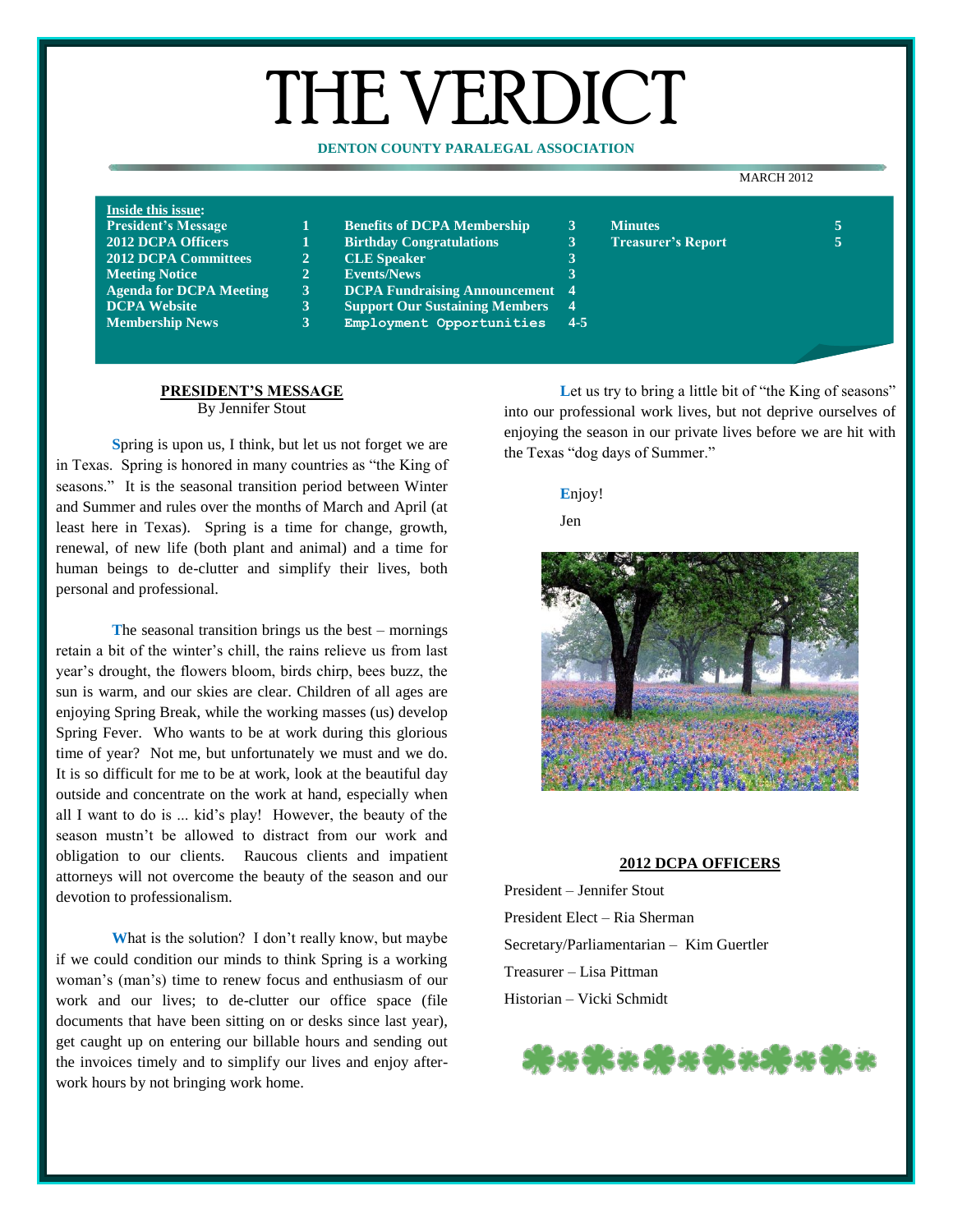#### **2012 DCPA COMMITTEES**

CLE Committee -

Lisa Bowles, Chairman Michelle James Debbie Mitchell Marguerita Alba Allison Martin

Fund Raising Committee - Jenna Earhart, Chairman Lisa Pittman Ria Sherman Michele George

Legal Directory Committee - Debbie Maldonado, Chairman Ava Watson Lisa Pittman

Membership Committee -

Priscilla Brooks, Co-Chairman Linda Lewis, Co-Chairman Sunnie Palmer Jennifer Harris Denise League Michelle Beecher Rachel Hunteman

Newsletter Committee -

Lisa Pittman, Chairman Jennifer Earhart Wanda Woodworth Michele George

Social Committee -

Christy Powell, Co-Chair Pam Snavely, Co-Chair Carolyn Ganzer Carol Pelzel



## *PLEASE NOTE: EFFECTIVE IMMEDIATELY*

**Due to the increase cost in food & beverages, and to insure there is no increase in cost to DCPA members, the DCPA monthly luncheon meetings will now be held in the smaller banquet room at Oakmont; space will be limited. Therefore, it is imperative you make your reservation to attend and eat or to attend with no lunch. And per policy if you RSVP and** 

## **do not attend an invoice will be sent to cover the expense.**

## **MEETING NOTICE**

The Denton County Paralegal Association's next Luncheon will be on Thursday*, March 29, 2012* at noon at Oakmont Country Club, 1901 Oakmont Drive, Corinth, Texas.

The all-inclusive cost of lunch is \$13.00 payable when you sign in. We cannot accept debit or credit cards, or make change, so please bring *exact* amount of cash or a check made payable to DCPA.

*RESERVATIONS ARE REQUIRED and can be made via e-mail to jennifer.stout@dentoncounty.com. The Deadline for making your reservation is 5:00 P.M. on Monday, March 26, 2012.*

**Notice: We must notify Oakmont of the number attending prior to the meeting for preparation of adequate food and seating arrangements. Those that have RSVP'd will get served and seated first. We cannot guarantee that you will have seating or food if you do not RSVP. Please note we are also required to bill those individuals who make reservations and do not attend.**



**Directions to Oakmont: Oakmont Country Club is located in Corinth off I-35 East between Lewisville and Denton.**

- Exit 461 Shady Shores Rd/Post Oak Drive  $\bullet$
- Turn west onto Post Oak Drive
- Turn right (west) onto Robinson Rd at stop sign
- Turn left (south) onto Oakmont Dr you will see an Oakmont sign in the median
- Turn right into Oakmont Country Club (second right)

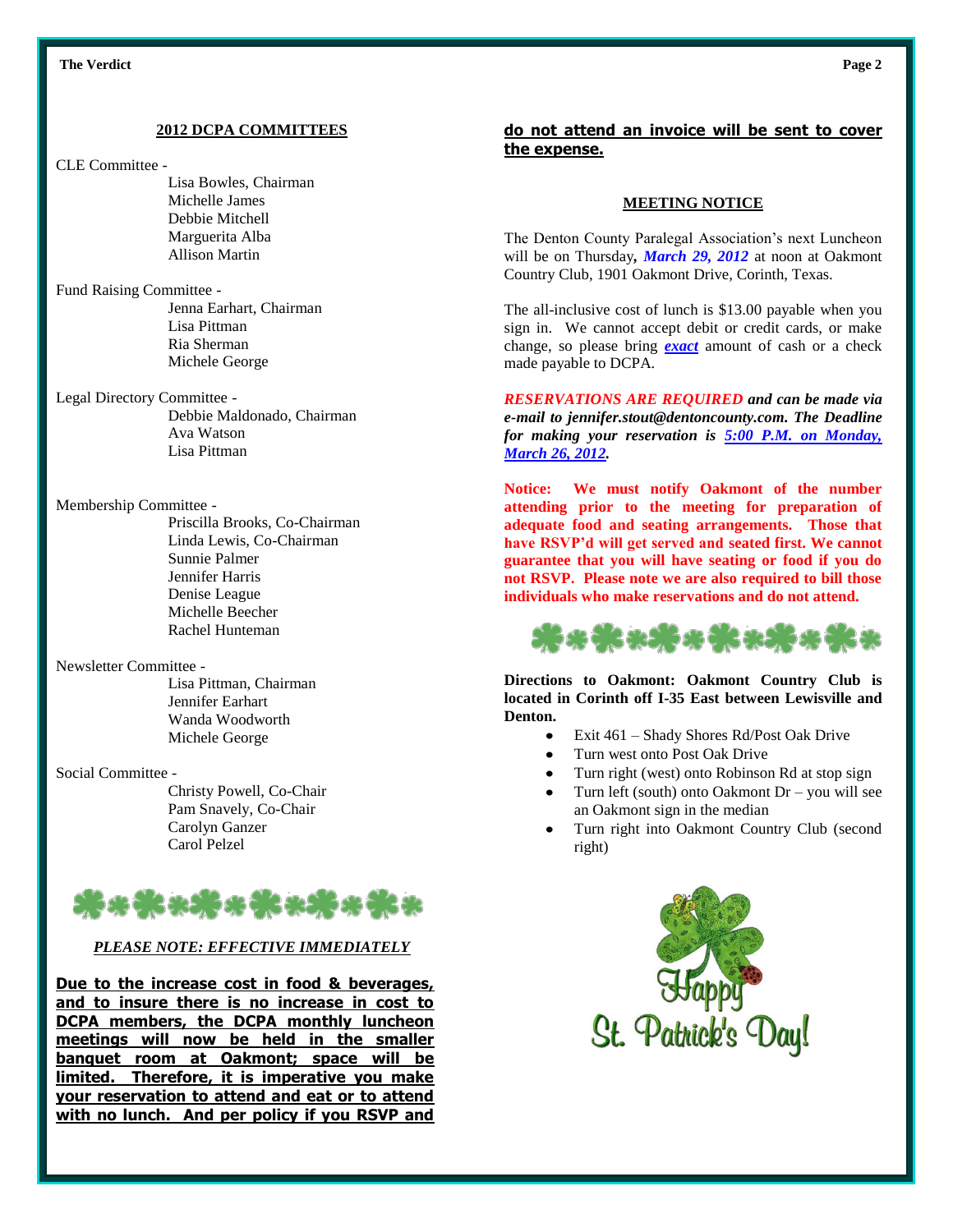

### **AGENDA FOR MARCH MEETING**

Date: Thursday, March 29, 2012

Place: Oakmont Country Club 1901 Oakmont Drive Corinth, Texas 76210

- Time: Noon
- 1. Welcome members and guests
- 2. Old Business Approve February minutes and Treasurer's report
- 3. New Business -
- 4. Speaker: Dr. Michael Flynn, Mental Illness v. Personality Disorders (Understanding them and How to Handle Clients with same)
- 5. Door Prizes
- 6. Adjournment



## **DCPA WEBSITE**

Check out what's new on our website at [www.dentonparalegals.org.](http://www.dentonparalegals.org/) Let us know what you think, and what you would like to see on our website in the future. If you have any changes that need to be made to your contact information, please let us know.



Please encourage those paralegals and others in the legal field, whom are not currently members, to join. If you know of anyone who would like to join, please contact Priscilla Brooks at [Priscilla.brooks@dentoncounty.com,](mailto:Priscilla.brooks@dentoncounty.com) (940) 349-2758 or Linda Lewis at [linda@dentonfamilyattorneys.com,](mailto:linda@dentonfamilyattorneys.com) (940) 591- 1191.

## **BENEFITS OF MEMBERSHIP IN THE DENTON COUNTY PARALEGAL ASSOCIATION INCLUDE:**

- Receipt of the monthly issue of *The Verdict*
- ❖ Free Accredited CLE at monthly meetings
- Continuing Legal Education seminars on various topics
- Job Bank
- ❖ Motivation
- $\triangle$  Networking with other paralegals in Denton County
- ❖ Professional growth through participation
- Communication and promotion of professional conduct and responsibility
- Continued individual and professional growth as paralegals

 Fulfillment that is received from being involved in the direction of the paralegal profession



#### **BIRTHDAYS!**



Our members with April birthdays are:

Jennifer Stout (4-8); Marguerite Alba (4-11); Miranda Miller (4-12); Christine Piott (4-16); Priscilla Brooks (4-24); Sunnie Palmer (4-24)

Hope each of you will have a **Happy Birthday!**



## **SPEAKER INFORMATION**



Our Speaker this month is Dr. Michael H. Flynn, J.D., Ph.D, speaking on "Mental Illness v. Personality Disorders (Understanding them and How to Handle Clients with Same)"



## **EVENTS/NEWS**



Do you have a recipe, informative tip/idea, or joke, etc. that you would like to share with your fellow DCPA Members? If so, please submit your idea to Jenna Earhart at [jearhart@hbwvlaw.com.](mailto:jearhart@hbwvlaw.com) Thank you!

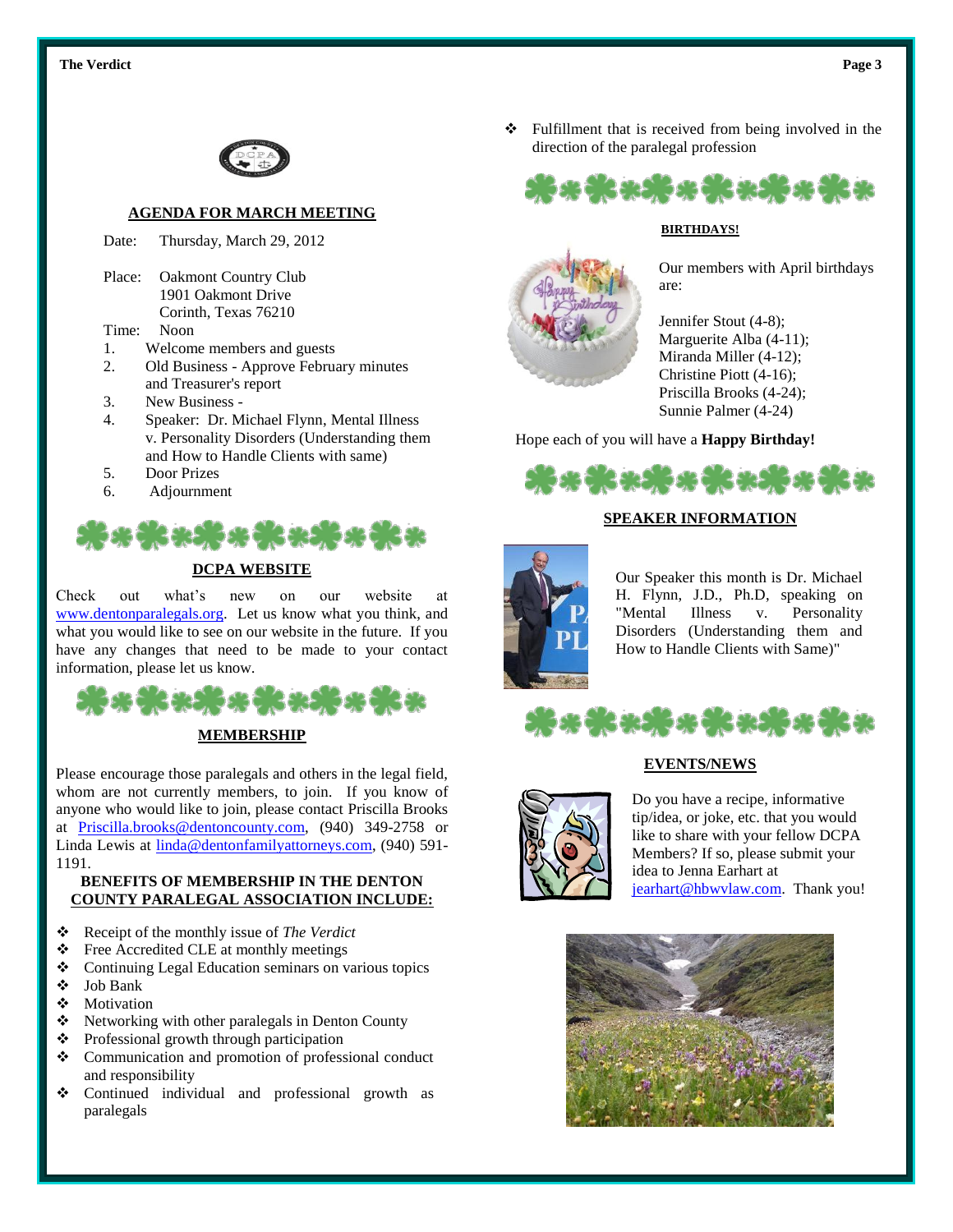



### **CONGRATULATIONS!!**

Member, Sunnie Palmer is the proud mother to a beautiful baby daughter, Darcy. Baby Darcy was born on March 3rd!



#### **DCPA FUNDRAISER ANNOUNCEMENTS**



Let the Silent Auction BEGIN!!

Our first annual silent auction was a big hit with our Members, so we are gearing up for our Second Annual Silent Auction benefitting our Thanksgiving and

Christmas families. This year we have set in place FIVE very exciting categories to help our Members decide where their own talents might lay. Categories are as follows: Baby, Baked Goods, Gift Boxes, Photography/Art and Theme Baskets.

This is what we are looking for in each Category:

- **Baby** Hand-made: blankets, clothes, hats, bibs, bags, etc.
- **Baked Goods** Hand-made: pies, quiche, cookies, cakes, etc.
- **Gift Boxes Stuffed with Fun** Birthday, Christmas, Pamper, Goodies, Crafts, Teachers, Boys, Girl, etc.
- **Photography/Art** Hand-made: Photo session, Framed Art, Paintings, Drawings, Woodwork, etc.
- **Theme Baskets** grab another Member or two, and create a theme basket of your choosing and create something fun. Some theme ideas include: movie, pamper, bbq, scrapbooking, Nascar, sports, cooking, games, candles, music, etc.

Remember - these items will be great for tackling early Christmas shopping, upcoming birthdays and baby showers too. Be sure to participate during the bidding at the Auction - donations are great, bidding wars are even better!!

Please email Jenna Earhart, Fundraising Committee Chair, at jearhart@hbwvlaw.com or call at (940) 387-3518, with your donation commitment.





Members, please get your 2012 Legal Directory if you haven't already picked it up! This latest directory has been updated to include some of the newest attorneys in Denton County. The cost of the directory is \$25.00 each. If you have an old directory, turn it in for a \$2.00 rebate on the purchase price. See attached Order Form. This is a great resource! Get yours

today! For more information contact Debbie Maldonado at (940) 387-0404 or [Debbie@spinger-lyle.com.](mailto:Debbie@spinger-lyle.com)





#### **SUPPORT OUR SUSTAINING MEMBERS**

**Our Sustaining Members give so much to our Association, please be sure to think of them when you are in need of services that require their** 

Jay Freeman @ Accurate Concept Insurance **specialty!**Dana Miller @ Zenith Investigations Cheryl Perlich @ The Reporting Professionals Bruce Stewart @ Stewart Process Service Inc Janel Stoffels @ Stoffels & Associates Inc.



#### **EMPLOYMENT OPPORTUNITIES**

If you have an open position in your office or know of another office that has an opening and would like to e-mail